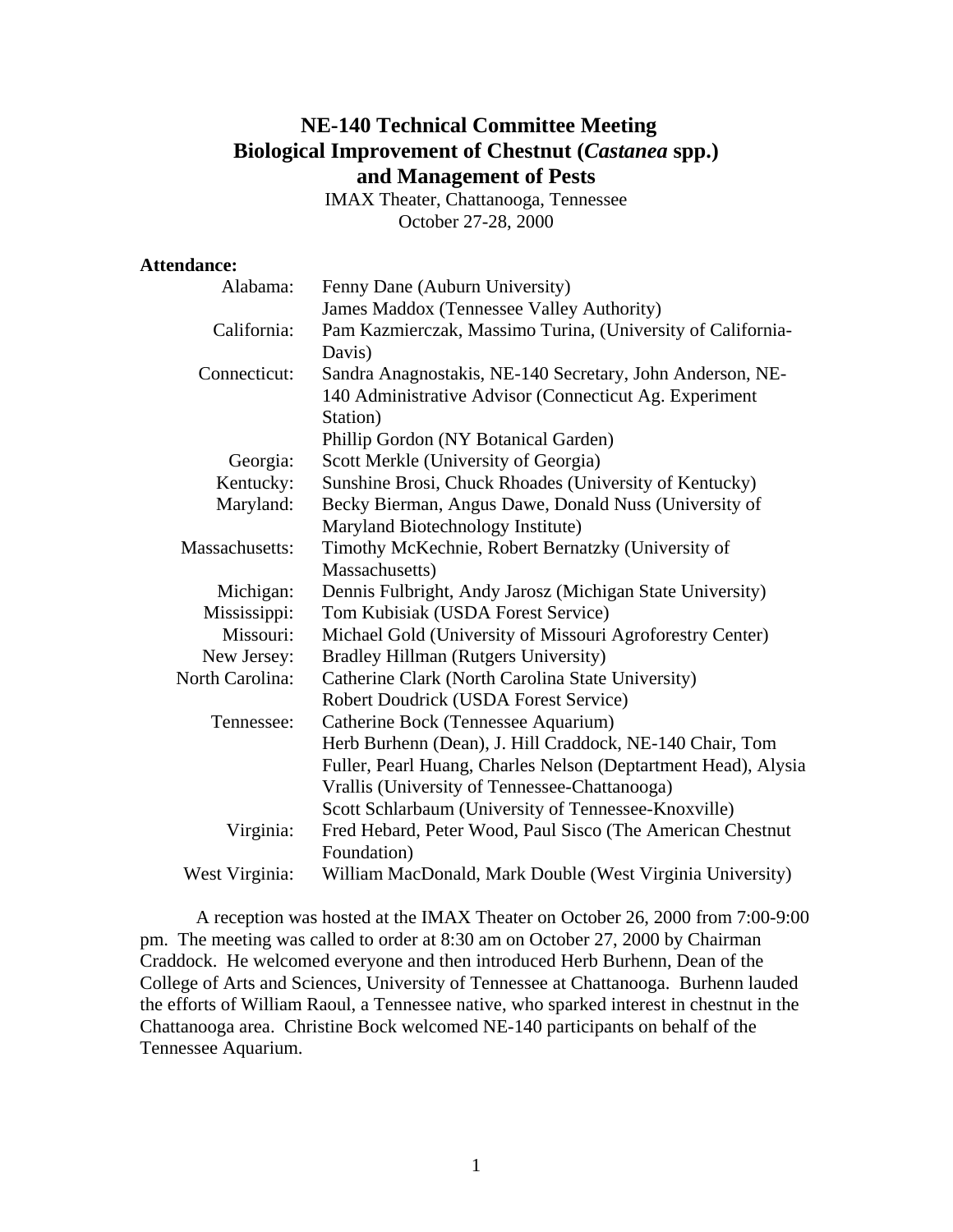#### **John Anderson, Director, Connecticut Agricultural Experiment Station**

 Anderson read a letter from Colin McKeen of the Canadian Chestnut Council. McKeen sent along his best wishes for a productive meeting and offered regrets for his absence. Anderson noted that the NE-140 report is due within 60 days; this comment was directed to Chairman Craddock and Secretary Anagnostakis. The new format for reporting accomplishments requires language that is understandable to the lay person. The minutes should be kept short but include: meeting minutes, accomplishments and impacts and publications. Anderson noted that NE-140 began in 1981 and he read the milestones that were set forth in that report. He indicated that milestones need to be put into the 2000 report.

 Effective October 1, 2000, the USDA moved from regional research projects to multi-state research projects. Anderson read the mission statement of the multi-state project. A few changes accompany the multi-state project concept. First, Anderson went over committee governance. The guidelines suggest the election of a chair, a chair-elect, and a secretary; all officers elected for a 2-year term. Second, all decisions by a multistate project will be free and open. Finally, there will be one vote per entity.

 Anderson then encouraged the group to develop their own home page on the world-wide web. He noted this is not a requirement, but it would enhance the visibility of the group.

 With a number of new participants in 2000, there was some discussion as to how individuals become formal members of NE-140. Anderson stated that joining the project requires the support of the agency head who will indicate how much time a PI will contribute to the project. A one-page form is required for membership, and research must fit into one of the two project objectives.

### **Objective 1. To improve chestnut trees for timber and nut production, and determine the cultural requirements of chestnut seedlings in nursery and natural settings.**

#### **James Maddox, Tennessee Valley Authority, Environmental Research Center**

 The TVA continues to provide land sites for outplanting American chestnut. He has been working toward real-world situations. There are many problems involved with restoring chestnut, mostly at local levels. His interest in establishing chestnut is in seedling vigor and seedling survival.

 There have been two severe droughts in Alabama. Water potential in 2000 is nearly indiscernible in Alabama soils because it is so dry. There are 1/2" cracks in the soil.

 He is working with mycorrhizal infections on chestnut and he noted that there are no endomycorrhizal data available on chestnut. Chestnuts are raised in artificial nursery beds and transplanted to land that previously grew cotton.

His planting beds were:

-6 to 8" spacing

-3 sets of beds with 24 compartments, measuring:  $25'$  (L) x 2' (W) x 1.5' (D) In the field experiments, succession crops, cover crops and biotype root inoculants created 80 treatments (800 seedlings). Three transplant field experiments were conducted on land that had been continuously farmed for 200 years (mostly cotton). The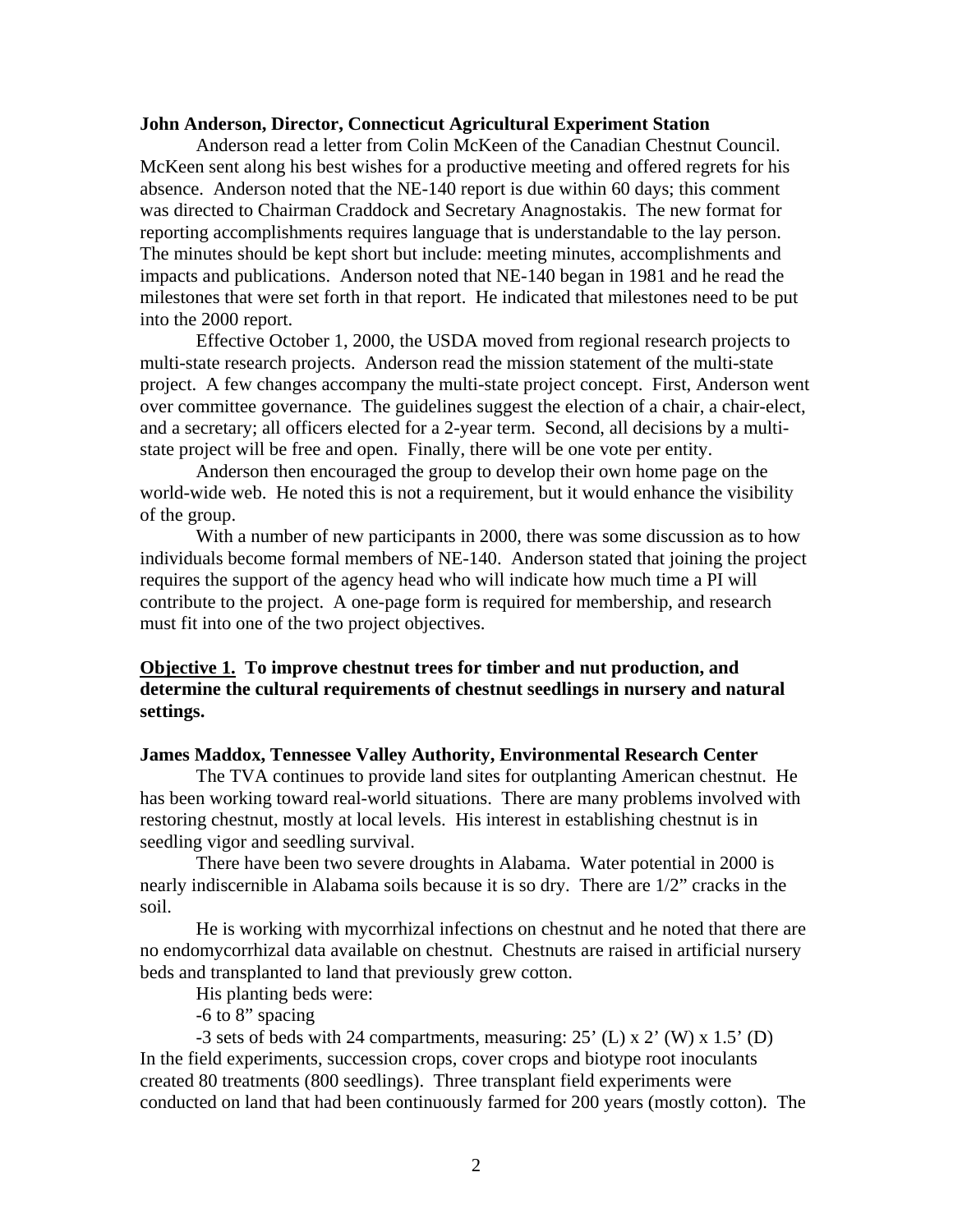trees were planted in 15' rows, with 6' tree spacing. The intrarows were hand-planted with rip furrow-drilled pines.

Methods from Experiment 1:

Treatments (32)

- 1996 VAM inoculants (separately applied) [Vesicular Abuscular Mycorrhizae]
	- *Glomus etunicatum*
	- *Glomus etunicatum* 329
	- *Glomus diaphanum*
- 1998 Fall cover crops
	- Crimson Clover
	- Vernal Alfalfa
- 1999 Biotype Root Inoculants
	- Mycotree (Pt)
	- Azokote (Azospirillum)
	- Mycotree + Azokote
	- None

Seven treatments had better than 80% survival and twelve treatments had better than 70% survival. *Glomus etunicatum* was in 9 of the 12 treatments. He continues to try and engineer good (fibrous) root systems.

# **Sandra Anagnostakis, Connecticut Agricultural Experiment Station**

*Chestnut roots (in conjunction with Scott Schlarbaum).* In order to determine if woody roots of a chestnut seedling are good predictors of survival in the forest, chestnuts were collected in 1997 and planted in 1998. Seedlings included Japanese, American and two hybrids. In 2000, 550 trees were dug; heights, woody roots and crown collar were measured. She found no correlation between the number of woody roots and height. The trees have been outplanted in Kentucky (by Sunshine Brosi for her M.S. Thesis work), at a sub-station in Windsor, CT and in CT forests. Height growth will be recorded each year for the next five years to try and correlate the number of woody roots and tree height. To keep trees alive, cankers are being treated with CHV1.

# **Phillip Gordon, New York Botanical Garden**

 *Riparian Project.* He has been looking at chestnuts for a long time, but was unsure what he was looking for; he is a visual scientist. He has not appreciated what a chestnut needs to be a major canopy tree. Chestnut blight has impacted the entire forest ecosystem, so the question must be asked, "What good qualities have arisen from chestnut blight?"

 The root system of chestnut is unimpaired by chestnut blight. Chestnut roots are huge and since the tree grows so rapidly, chestnut transpires more than any other hardwood. It needs oxygenated water for the root system. Roots keep on growing despite a dead top and they function to hold down the soil. Chestnut grew best on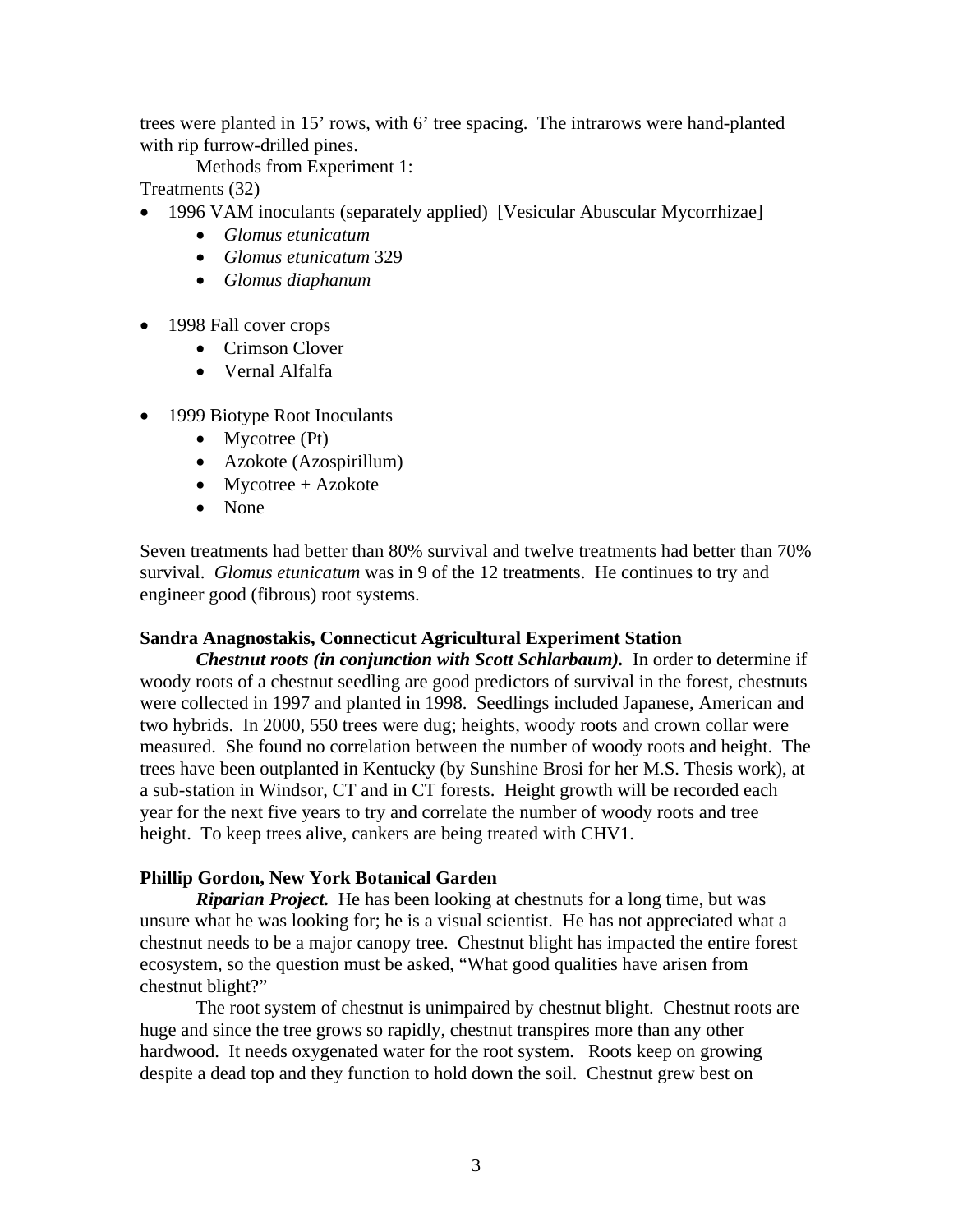riparian areas (along stream banks). Since chestnut grows so well, it cleans the water from manure and fertilizers in the nearby fields.

He noted the function of leaf types:

-Sun leaves collect sunlight.

-Shade leaves function to transpire.

-Floral leaves feed the growing nuts.

The USDA Natural Resource Conservation Service and the Connecticut chapter of The American Chestnut Foundation have combined efforts to look at chestnut as a forest riparian buffer species. The project is being conducted on the Connecticut River.

### **Scott Merkle, University of Georgia**

*Cryopreservation.* His overall goal is still to develop embryogenic cultures for mass propagation and gene transfer applications. Merkle's lab switched its emphasis from gene expression a few years ago, as Daniel Carraway (a Ph.D. student) graduated. In addition, researchers at SUNY have experienced good results in this area.

*Cryopreservation Rationale:* 

- Embryogenic American chestnut cultures lose plantlet ability quickly, compared to other hardwood species.
- Cryostorage can aid with preservation of American chestnut genetic diversity.
- Protocols are already tested with other embryogenic cultures.

Cryogenic Protocol consists of three phases:

1. Preconditioning

-pretreatment with 0.4M sorbitol for 24 hr

-DMSO at either 5% or 10% (to prevent dehydration and freezing injury)

2. Freezing

-Nalgene controlled descant-freezing containers (-80° freezer)

-liquid Nitrogen (-196°)

3. Recovery

-2 minutes in 40° C water bath

-cell clumps collected on nylon mesh

Two embryogenic lines were tested (A and B). Fred Hebard at TACF in Meadowview, VA provided immature nuts used to start these cultures. The cultures were maintained on semi-solid woody plant medium, containing 2,4-D. Evaluation of recovery and regrowth of cryostored material was based on visual assessment and fresh weight gain. The cell clusters appeared to be brown-to-black immediately after thawing. Within 2-3 weeks, heart, torpedo and cotyledon stage embryos formed and were later transferred to a medium lacking 2,4-D to mature further. While both DMSO treatments yielded 100% recovery, the 5% DMSO cultures recovered more rapidly. Thus, embryogenic American chestnut cultures appear to be excellent material for long-term storage via cryopreservation.

*Defined medium to improve somatic embryo quality.* Merkle reported on the work of Rodney Robichaud who tested amino acid supplements in the germination frequency of American chestnut somatic embryos. Previous work used autoclaved amino acids; this test examined amino acids that were filter-sterilized. All the media in previous experiments used casein hydrolysate, an undefined nitrogen source.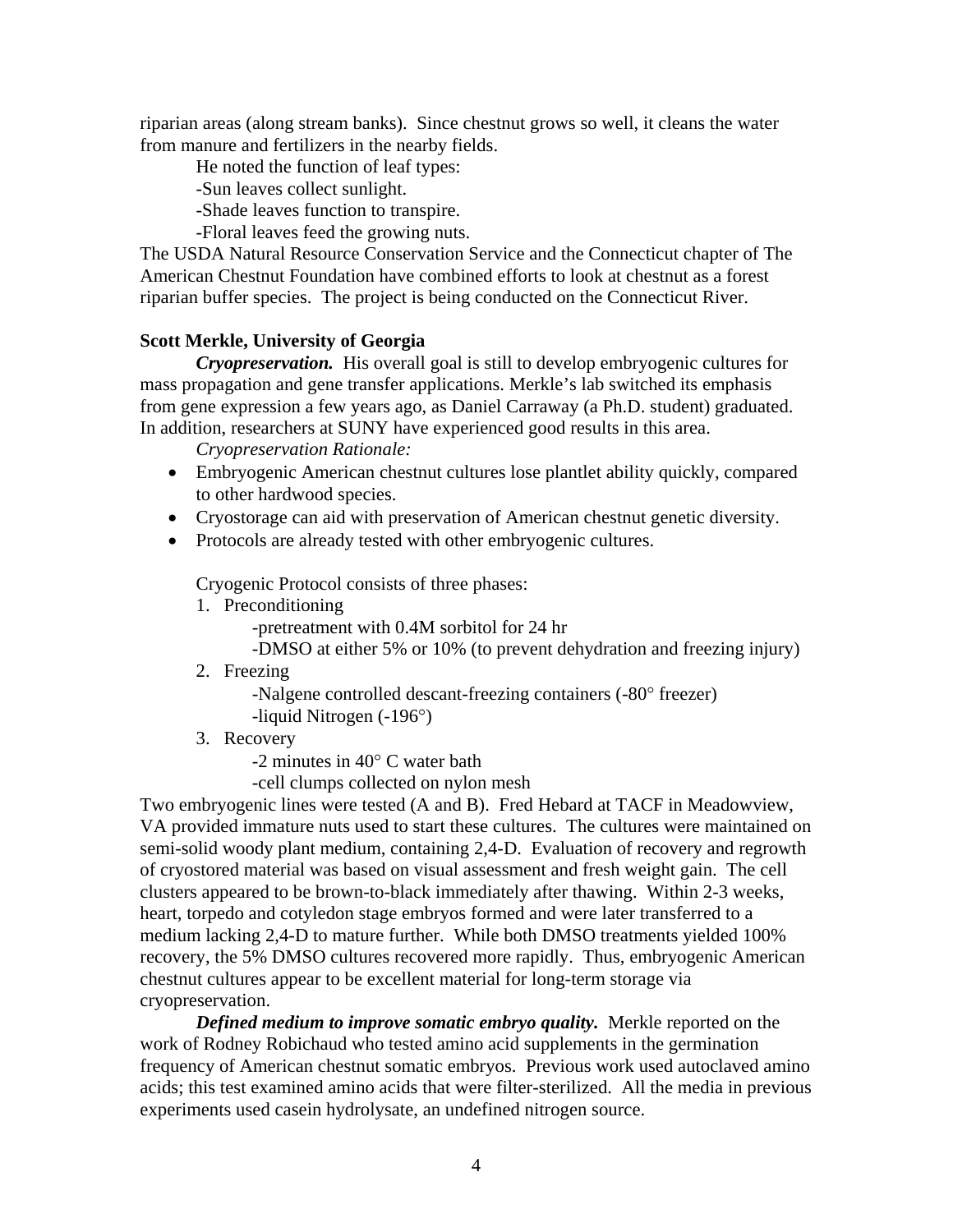Six organic nitrogen treatments were examined. Three embryogenic culture lines were included in the experiment. Organic nitrogen treatments significantly affected production of embryos and cotyledon-stage embryos. The highest number of embryos was derived from clumps cultured on 1 g/L-glutamine. Compared to the control, glutamine-treated embryos tended to produce well-defined cotyledons and a pronounced radical.

*Embryogenic culture initiation.* In order to provide fresh embryogenic cultures for somatic embryo development and maturation, culture initiations were begun in 1999. Burs were collected in mid-August from 3 parent trees growing at TACF's farm in Meadowview, VA. Two levels of 2,4-D were tested (2 mg/l and 4mg/L). A total of 16 embryogenic cultures were initiated for an overall rate of 2.4%. The 4 mg/L level of 2,4- D yielded a higher frequency.

#### **Scott Schlarbaum, University of Tennessee at Knoxville**

His seedling planting project began in 1998. The cooperators in this project are: TACF, University of Kentucky, Pennsylvania Bureau of Forestry, Berea College and the Daniel Boone National Forest.

Seedlings were produced at the Flint River Nursery in southern Georgia. After one year, the tallest tree was 6'6" in height. There were a few dead trees, as a result of chestnut blight. The seedlings were lifted in early February and graded into three grades; premium, medium and cull. They also evaluated 1<sup>st</sup> order lateral roots, height, root collar diameter and existence of chestnut blight.

The seedlings were designed for two planting sites.

#### **Sunshine Brosi, University of Kentucky**

 She is looking at chestnut in the knobs (rolling mountains) and eastern coalfields of Kentucky. Chestnuts were outplanted at two sites at each of two areas (Morehead in eastern KY and Berea College in the knob area). A total of 810 seedlings were augerplanted on March 3-4, 2000. Initial growth did not vary among the families that were tested.

 There was significant mortality attributed to *Phytophthora cinnamomi*. The *P. cinnamomi* did vary across sites, but did not vary across initial seedling characteristics. Mortality at the Morehead site was 65% and 72%, while mortality at the Berea site was 74% and 22%. Once mortality was recognized, a soil drench of Metalaxyl was used; it was successful in controlling the disease. Three-hundred seedlings are still alive; the tallest is 7'. Growth of remaining trees did vary across sites. There was more increase in girth at Berea sites compared to Morehead.

#### **Chuck Rhoades, University of Kentucky**

*Chestnut establishment.* He is a new faculty member at UK. He is examining chestnut establishment; sites to be planted next spring include:

- 1. Tygarts State Forest (northeast of Morehead)
- 2. Morehead District
- 3. Stanton District (southwest of Morehead)
- 4. Berea College Forest (southeast of Berea)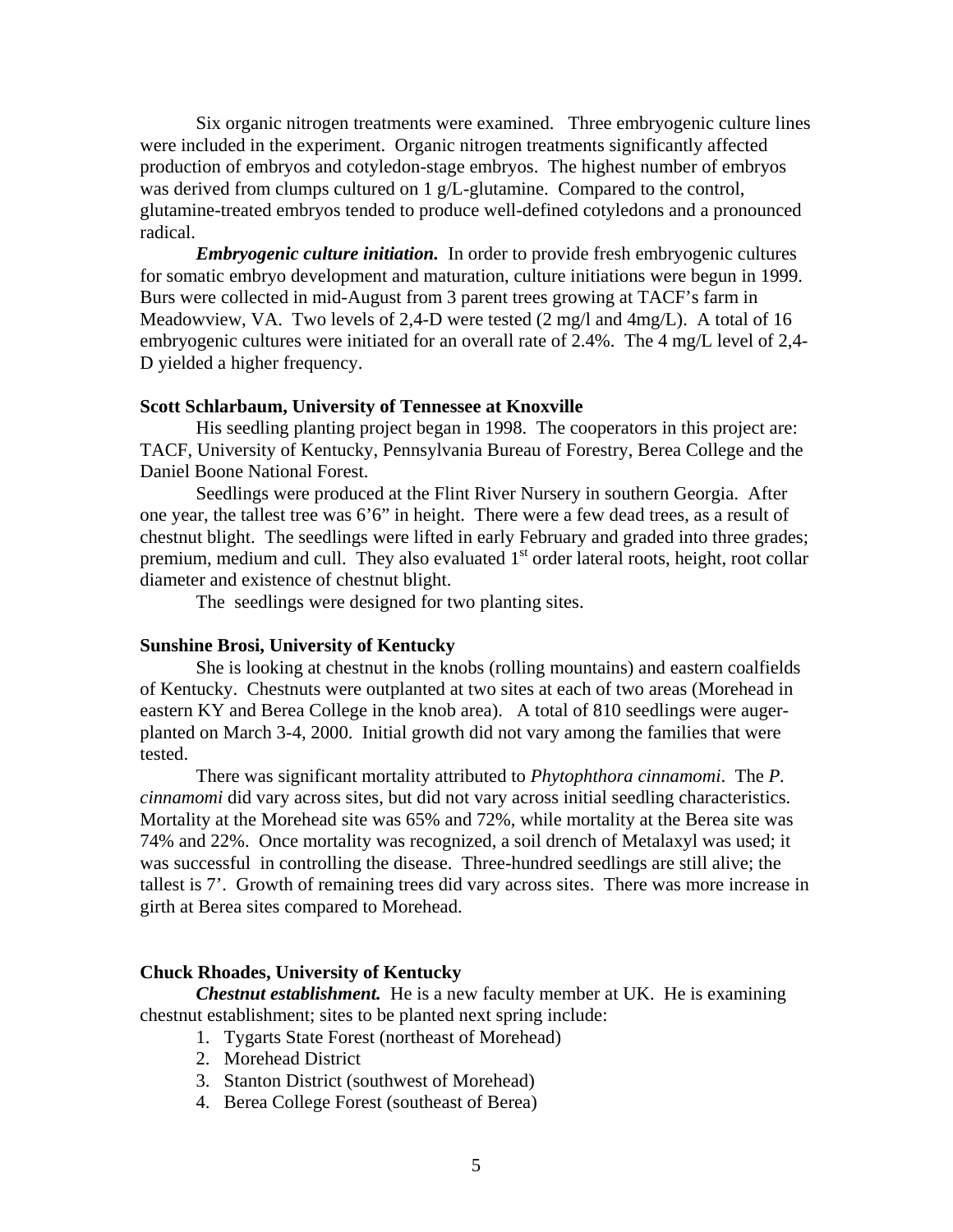### 5. UK at Robinson (north of Hazard, KY)

*Ectomycorrhizal study.* He is looking at ectomycorrhizae and *Phytophthora*. He will be doing challenges with several soil types in nursery and forest plantings.

### **Michael Gold, University of Missouri (Center for Agroforestry)**

 His interest is in developing alternatives for farmers in Missouri. Work is conducted with black walnut in the Center for Agroforestry and they would like to develop chestnut to compliment walnut and pecan for local nut farmers.

 He has begun an experiment with 28 cultivars. The prime factor in a successful nut crop seems to be size, rather than taste. He is also looking at marketing along with nutrition of chestnuts.

#### **Dennis Fulbright, Michigan State University**

 In 1992, he was asked by the Michigan extension service if MSU could respond to chestnut growers; their trees were small and had little yield. At the time, the growers were using mostly Chinese chestnut seedlings. As a response, a variety trial was put out in 1992. The following are data from nuts collected from grafted chestnuts (data from 2000):

| <b>Variety</b>    | Trial | Wt (lb) |
|-------------------|-------|---------|
| 'Colossal' (92)   |       | 25.7    |
| 'Colossal' (92)   | 2     | 49      |
| 'Colossal' (97)   |       |         |
| 'Colossal' (97)   | 2     | 1.8     |
| 'Dunstan'         |       | 24      |
| 'Dunstan'         | 2     | 22      |
| 'Dunstan' Revival |       | 19      |
| 'Willamette'      |       | 7.5     |
| 'Willamette'      | 2     | 12      |
| 'Eaton'           |       |         |

Fulbright advised the farmers to plant grafted trees, as orchardists have been using seedlings with very limited success. Orchardists were growing Chinese chestnut seedlings and the deer continued to browse the seedling since they were small initially. Nut growers want trees that will grow and bear nuts in a short time frame, but they are somewhat unwilling to bear the initial cost. Seedling can be purchased at \$1/each, while grafted seedlings may cost \$10-\$12/each. His advise remains—use grafted seedlings.

#### **Hill Craddock, University of Tennessee at Chattanooga**

*Chattanooga chestnut tree program.* Tom Fuller is working on grafting experiments to test isozymes using different combinations of scions and rootstocks. He has had good grafting success with  $B_2F_2s$  from Meadowview. It might be informative to send these trees to China to see if they are overcome by blight.

*Pollen project.* Christine Bock is working on a pollen project; she is trapping pollen around a breeding orchard. This study is in progress.

*Gall wasp.* Anagnostakis gave Craddock some chestnut crosses (*C. pumila* x *C. crenata*) to see if they will segregate for gall wasp susceptibility. Craddock found some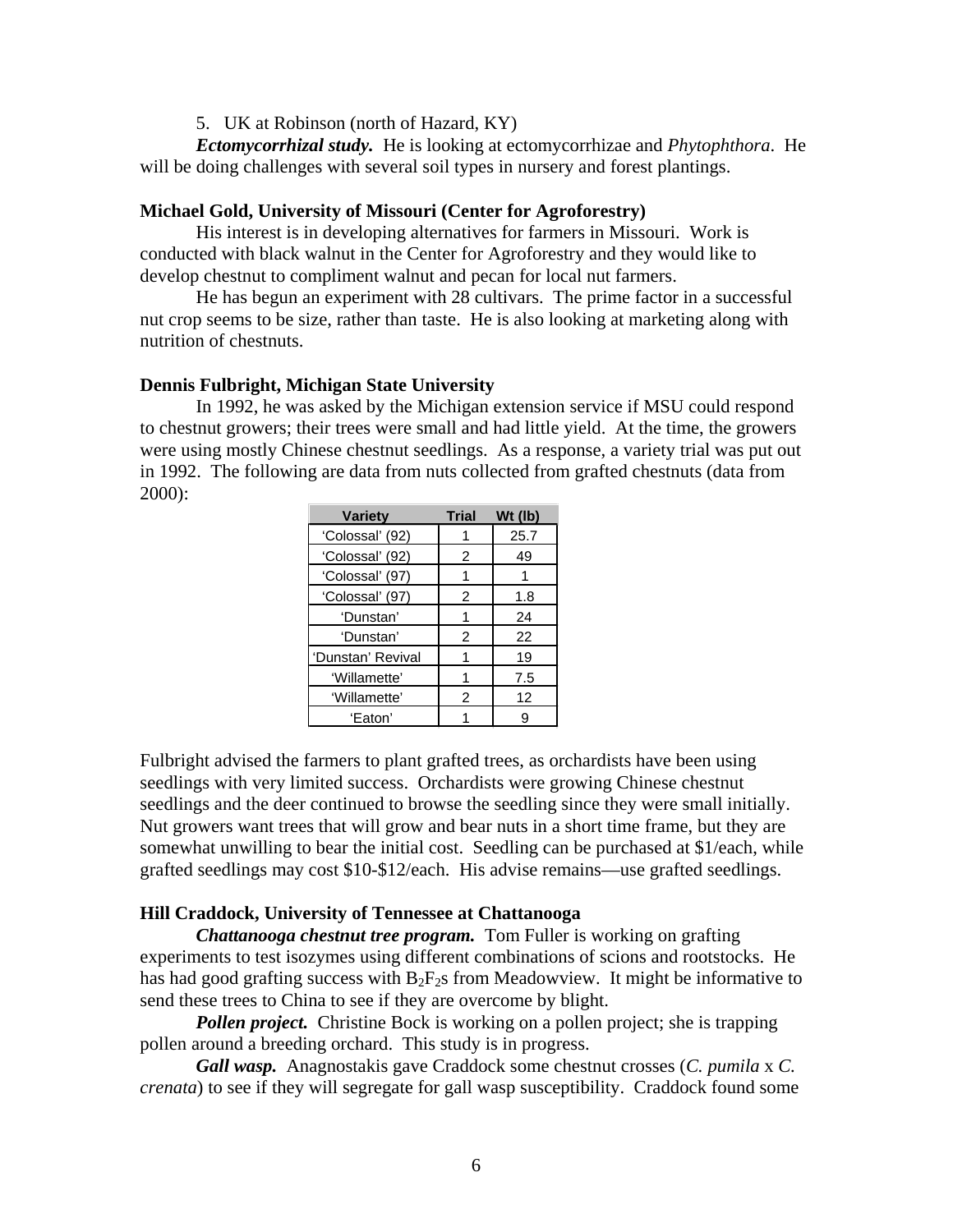trees last year in northern Georgia that were heavily infested. He showed slides of a parasitoid wasp that is used as a control agent of gall wasp in Japan.

*Hypovirulence.* Craddock showed slides of trees at Hooper Ridge, NC with very superficial cankers and exposed wood. In his chestnut orchards, Craddock uses hypovirulent isolates as a biocontrol. He isolated *C. parasitica* isolates from the orchard and sent them to Anagnostakis. She converted the virulent isolates with CHV1 agents and sent them back to Craddock. Cankers are excised from the tree, painted with a slurry of hypovirulent isolate and taped to prevent desiccation. Trees are treated two times per year. This program has been successful such that he has trees that are large enough to use in a breeding program.

*Phytophthora.* Craddock has some trees that died within a few weeks. He attributed this mortality to *Phytophthora* sp. The trees did not resprout from the base.

*Pollen bags.* Tennessee did not have a good fruit set in 2000. Bob Leffel of the PA chapter of TACF did a test with white versus brown bags for bagging trees. He saw no difference; he noticed the brown bags did not rip as easily as the white bags.

#### **Fred Hebard, The American Chestnut Foundation**

*Large surviving chestnut.* He showed slides of a large (15") surviving chestnut in Wayah, NC, located in the Nantahalah National Forest. There are many cankers on the tree; none have exposed bark.

*Breeding program update.* Hebard noted that different American parents have been used at each step to avoid inbreeding. Three sources of resistance from Chinese chestnut have been used. The final step in the breeding program is to intercross  $B_3s$  and release  $B_3F_3$  nuts. The timeframe is:

| $B_3$ x B              | 2001-06 |
|------------------------|---------|
| $B_3F_2 \times B_3F_2$ | 2006    |

There are 14,000 trees growing at the farms in Meadowview. At each backcross step, trees can vary. They have been selecting against Chinese traits (large stipules, green stems, hairy stems), and selecting for American traits (small stipule, red stems, lack of hairs). If there are only a few genes controlling resistance, then the backcross method should be straightforward. If there are more than a few genes, then trees may be produced that are resistant to chestnut blight, but retain many Chinese characteristics. The evidence for the exact number of genes controlling blight resistance is still inconclusive, but partial data suggest that three (incompletely dominant) genes are responsible.

 In addition to screening trees for blight resistance, molecular mapping of crosses has been another means that has been used to investigate the number of genes controlling chestnut blight. The preliminary data indicate that different Chinese trees may contain different genes for resistance, while they may have a few resistance genes in common. Hebard stated that it is clear that the molecular mapping of blight resistance genes would be more informative if the precision of measurements of blight resistance is increased—if larger groups of trees are mapped and more genetic markers are added. In 1999, a orchard was planted for that purpose. Results are expected in three years from that planting.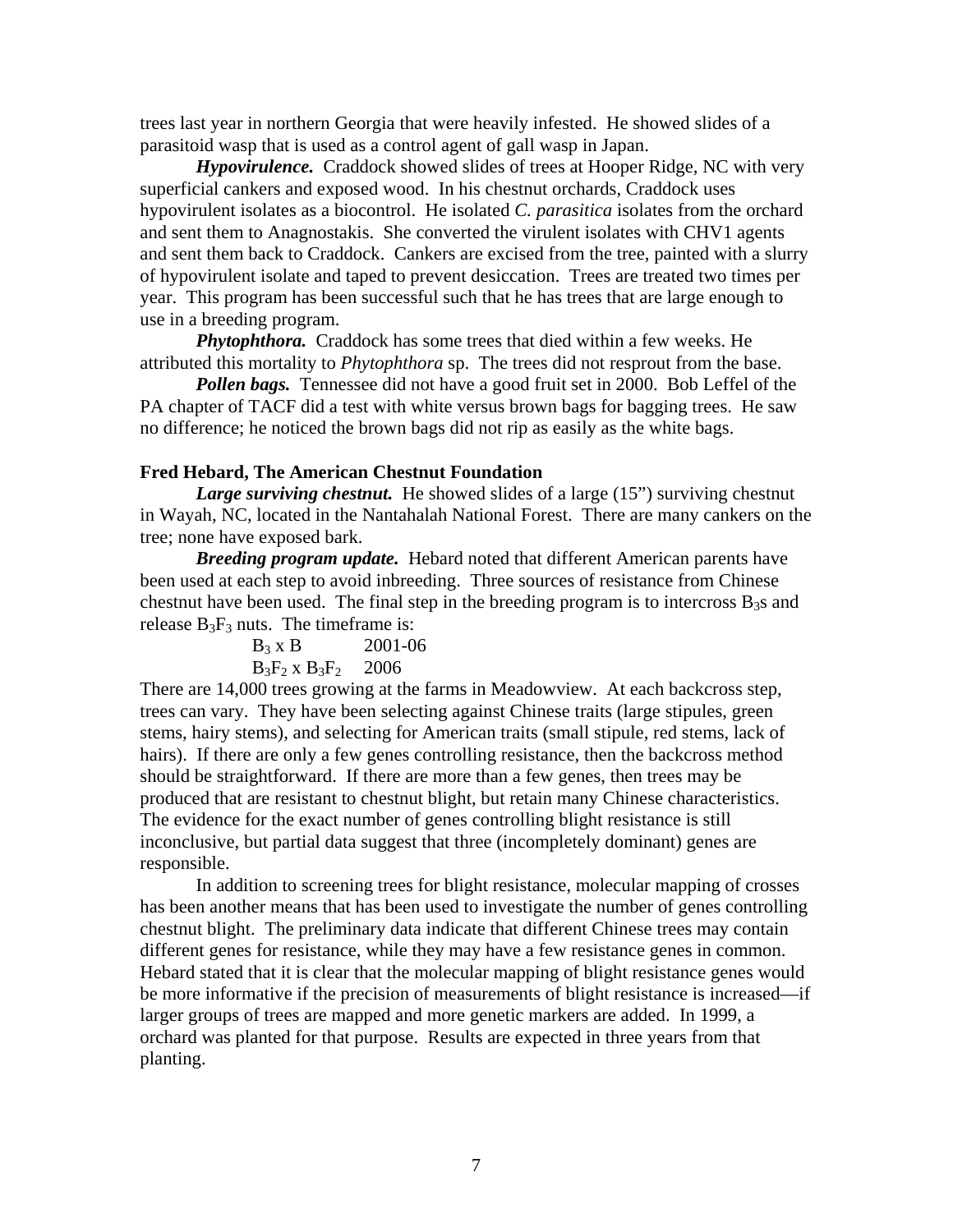| Correlation of markers on various linkage group with blight resistance |         |              |             |             |  |  |  |
|------------------------------------------------------------------------|---------|--------------|-------------|-------------|--|--|--|
| Linkage Group   Mahogany F2                                            |         | Mahogany BC1 | Nanking BC1 | Clapper BC2 |  |  |  |
| B/E                                                                    | 0.00001 | 0.0001       |             | 0.01        |  |  |  |
|                                                                        | 0.001   | 0.001        | 0.01        |             |  |  |  |
| G                                                                      | 0.00001 |              |             |             |  |  |  |
|                                                                        |         |              | 0.001       |             |  |  |  |
|                                                                        |         |              | 0.01        |             |  |  |  |
|                                                                        |         | 0.01         |             |             |  |  |  |

In the  $BC<sub>1</sub>$  Nanking crosses in 1997, there was pretty good separation in the virulence assay (canker size) using Ep 155 and SG2-3.Hebard noted that environmental conditions also play an important role in variance of canker sizes (i.e. cool weather does not allow for canker expansion).

 *Cytoplasmic male sterility.* Male sterility occurs when a Chinese chestnut male is crossed to an American chestnut female (but not when the Chinese chestnut is the female). In conjunction with Tom Kubisiak, one gene controlling male sterility was mapped. The Chinese chestnut cultivar, 'Nanking', was used. Timothy McKechnie and Michelle Phipps took additional data on a large Clapper  $BC_2$  family. Two genes appear to control male sterility in the large Clapper family.

 Male sterility, the failure of a plant to produce pollen, is not a trait that is desirable in the breeding program. However, this trait can be very useful. First, this is a trait that definitely comes from the Chinese parent, so it is a marker that can be selected against in the effort to eliminate as much of the Chinese genome as possible. Secondly, it can help control the pollen parent in crosses. An isolation block of male-sterile  $F_1$  trees can be planted to surround pure American chestnut trees to allow for open pollination. The seed harvested from these  $F_1$  trees would be guaranteed to be  $BC_1$  seed.

### **Paul Sisco, The American Chestnut Foundation**

 As indicated by Hebard, Sisco noted that the mapping population of chestnut is inadequate. The American Chestnut Foundation is expanding their breeding program; he is working on establishing a plantation at Warren Wilson College in Asheville, NC. While Hebard concentrates on breeding, Sisco is working on genetics with outplantings. He noted that leaf emergence is the most heritable characteristic.

 Bob Leffel of the Pennsylvania chapter of TACF has done 10 reciprocal crosses to look at male sterility. This could be very useful information for the breeding program.

*Transposon (transposable element).* A transposon is a DNA sequence that "hops" (transposes) from one site in a DNA molecule to another in a reaction catalyzed by a transposase enzyme. Sisco noted that there are different classes and families of these elements. When a transposon is excised, it forms a loop and a subsequent "footprint" is left. In corn, transposons are very common. They develop clonal sectors and affect kernal color, waxy leaves, etc. Last July, Sisco saw a seedling with variegated leaves. If this seedling lives, we may be able to get pollen. This may be evidence of a transposon in chestnut. A variegated chestnut may be of horticulture value.

### **Objective 2. To better understand the interactions and ecology of this host/ pathogen/parasite system at the molecular, organismal and environmental levels to develop effective biological controls for chestnut blight.**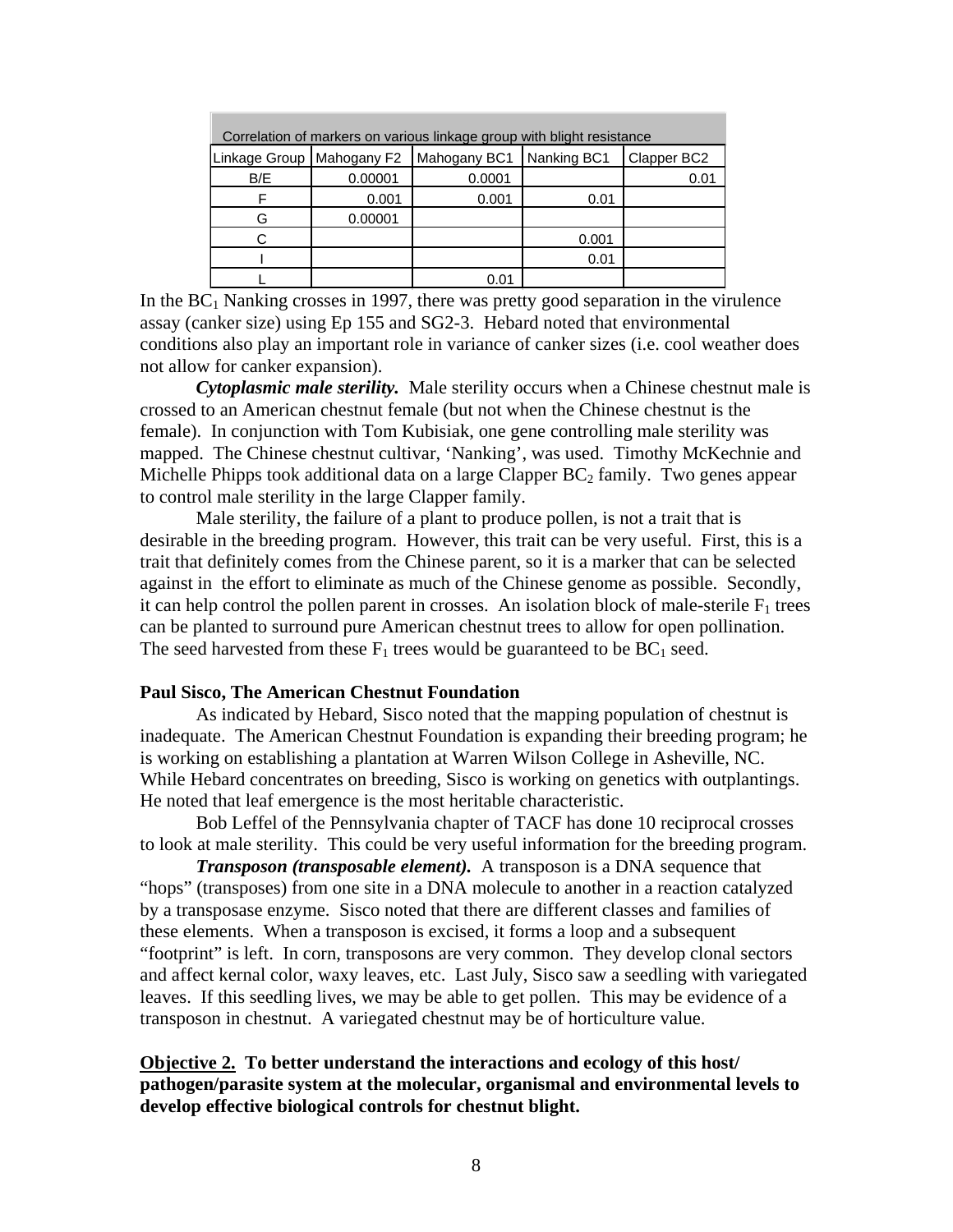### **Don Nuss, University of Maryland Biotechnology Institute**

*Virus-encoded replication elements.*He reported on Nobuhiro Suzuki's work. He prefaced his comments with a brief overview of the molecular understanding of CHV1-Ep 713.





There are two open reading frames, ORF A and ORF B; UAAUG is the junction. The UAA portion serves as the termination codon of ORF A and the AUG portion is the 5' proximal translation initiation codon of ORF B. N-terminal portion (codons 1-24) of the 5' proximal end of ORF A are found to be required for virus replication. The remaining 598 codons of ORF A are completely dispensable.

 Suzuki examined strategies for hypovirus expression vectors. He constructed 20 vector candidates in four groups and modified infectious CHV1-Ep713 cDNA.

Group 1: Six constructs; inserted EGFP or HYG genes in various regions of p29.

Group 2: Four constructs of insertions at the precise N terminus of ORF A.

Group 3: Six constructs of gene insertions in the 3'-terminal portion of p40.

Group 4: Two constructs in which the EGFP gene was inserted in place of most

of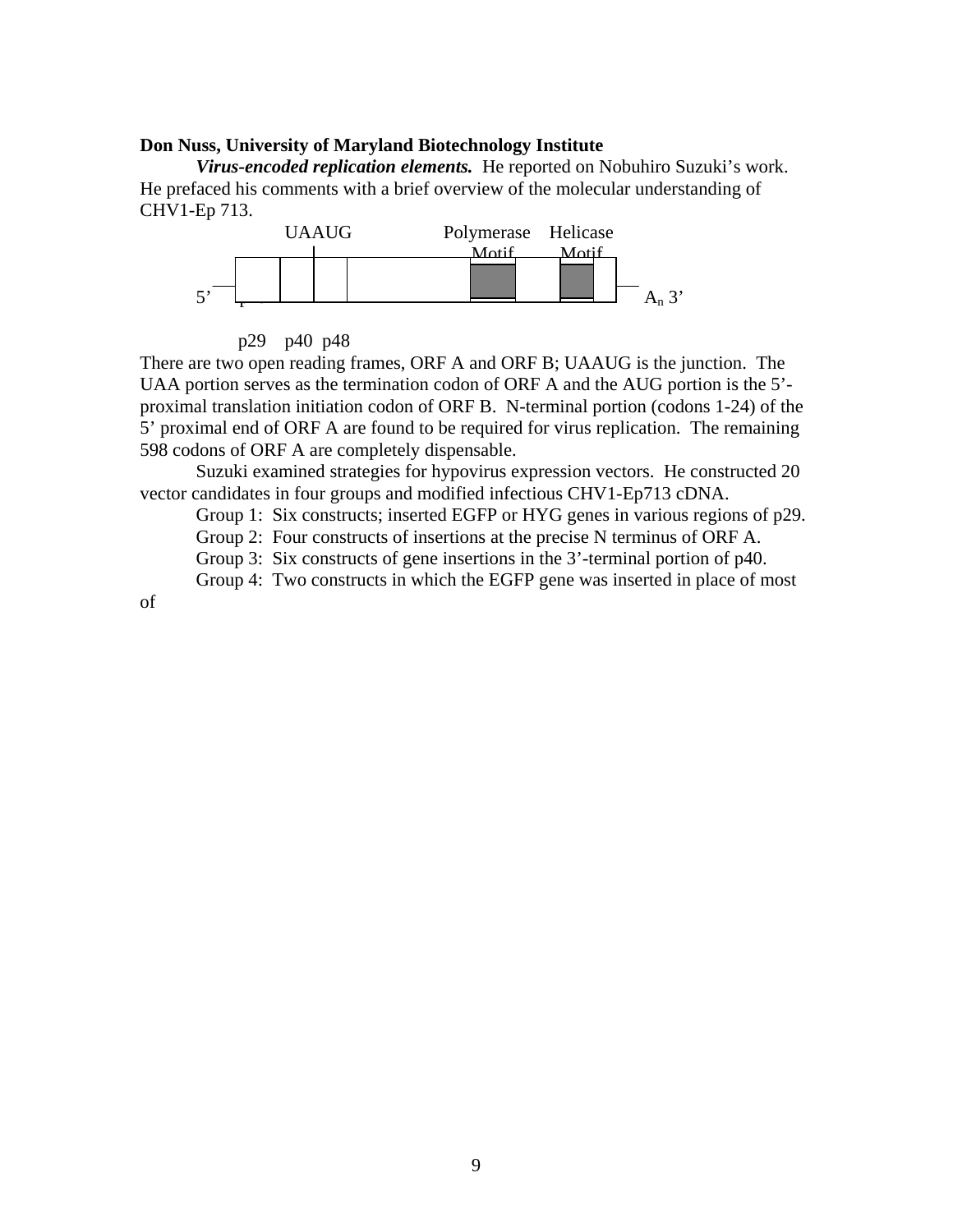| 495 nt 744 nt 1,125 nt<br>p29 p40<br>$5'$ . | $1,254$ mt<br>p48 |             |                 | 8,244 m    |     |             | 851 mt<br>$-Aa$ 3'    |    |
|---------------------------------------------|-------------------|-------------|-----------------|------------|-----|-------------|-----------------------|----|
|                                             |                   |             |                 |            |     |             |                       |    |
| pLDST<br>(wild-type)                        |                   |             | p29 248 aa      |            |     | р40 374 вв  | p48 418 aa            |    |
| p29A25-243EGFP                              |                   | p29         | <b>EGFP</b>     | p29        |     | p40         | p48                   |    |
| p29A25-243HYG                               | p29               |             | <b>HYG</b>      | p29        |     | p40         | p48                   |    |
| p29A25-243EGFP2A                            | p29               | EGP         |                 | 2A p29     |     | p40         | p48                   |    |
| p29A25-109EGFP                              | p29               | <b>EGFP</b> |                 | p29        |     | p40         | p48                   |    |
| p29<br>p29A25-109HYG                        |                   | <b>HYG</b>  |                 | p29        |     | p40         | p48                   |    |
| p29A25-109EGFP2A                            | p29               | ваер        | 2A              | p29        |     | p40         | p48                   |    |
| NiNcol                                      |                   |             | p29             |            |     | p40         | p48                   |    |
| NiNeoIEGFP                                  | <b>EGPP</b>       |             | p29             |            |     | p40         | p48                   |    |
| NtNooIEGFPp29A25-243                        |                   |             | EGFP            | p29        |     | p40         | p48                   | П  |
| NtNcoIEGFP2A                                | всить             | 2A          | p29             |            |     | p40         | p48                   |    |
| NtNco12A.op29                               |                   |             |                 | 2A         |     | p40         | p48                   |    |
| NtNcoIEGFP2AAp29                            |                   |             | <b>EGFP</b>     | $2\Lambda$ |     | p40         | p48                   |    |
| C <sub>2</sub> A                            |                   |             | p29             |            | p40 |             | p48<br>2A             |    |
| C <sub>2</sub> APH                          |                   | p29         |                 |            | p40 |             | 2A PH P <sup>48</sup> |    |
| Ct2APHp29A25-24                             |                   |             | p29 :           |            | p40 |             | p48<br>2A PH          | Ш  |
| Ctp40[2A]                                   |                   | p29         |                 |            | p40 |             | 2A p40 p48            |    |
| Cip40[2AEGFP]                               | p29               |             | P <sup>40</sup> |            | 2A  | EGFP        | p40p48                |    |
| Cip40[2AHYG]<br>p29                         |                   |             | p40             |            | 2A  | <b>HYG</b>  | p40p48                |    |
| Ap69bEX3FP                                  |                   |             |                 |            | p29 | <b>BGFP</b> | p48                   |    |
| Ap69bEGFP2A                                 |                   |             |                 |            | p29 | <b>EGFP</b> | 2A p48                | ľV |

ORF A.

Conclusions:

- The 5'-terminal portion of the p29 coding domain seems to be required for RNA replication.
- The 5'-UAAUG-3' pentanucleotide is altogether dispensable for virus replication.
- p40 is not required for virus replication.
- p29 has been shown to contribute to virus-mediated reductions in host pigment production, asexual sporulation and laccase production.
- Portions of ORF A influence the efficiency of virus transmission to asexual progeny. *Use of chimeric hypoviruses.* Nuss reported on the work of Bao Chen who used chimeric hypoviruses to fine-tune the interaction between *C. parasitica* and its host.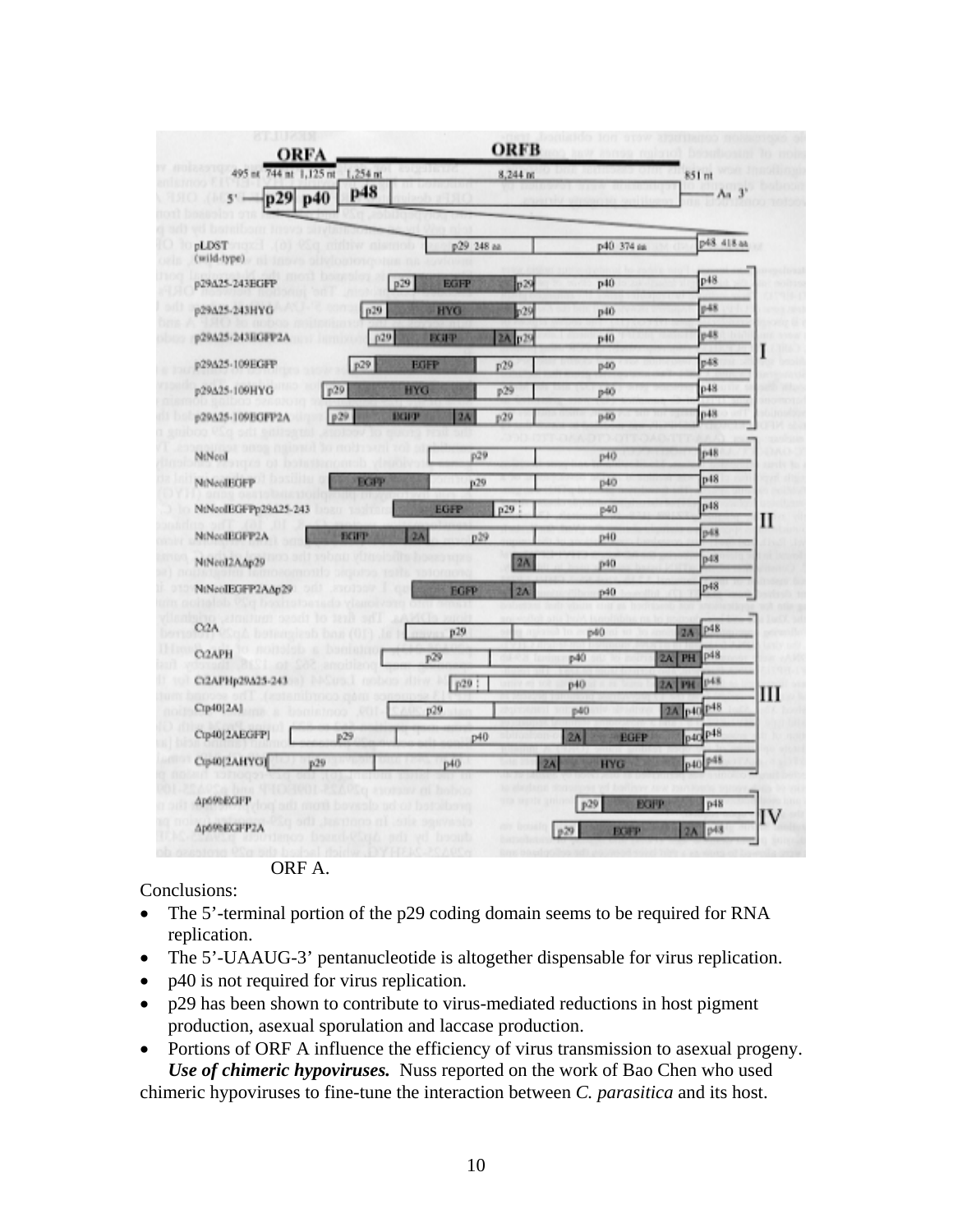Chen used infectious cDNA clones of mild (CHV1-Euro 7) and severe (CHV1-Ep 713) hypovirus strains. Differences in virus-mediated alterations of fungal colony morphology, growth rate and canker morphology were mapped to a region of ORF B that extended from nucleotide 2,363 to 9,904. By swapping domains within this region, it was possible to generate chimeric hypovirus-infected isolates that exhibited a spectrum of defined colony and canker morphologies.



Since chimera R13 (composed primarily of CHV1-Euro 7) and R14 (CHV1-Ep713) both caused colony formation similar to the parental viruses, neither the 3'-terminal portion of the ORF B coding domain nor the 3'-non-coding region appears to contribute to differences in colony morphology. This suggests that the portion of ORF B responsible for the differences in virus-induced colony morphology resides between the N terminus (nt 2363 and nt 9897. The resulting data for the chimeras (canker expansion on excised chestnut stems  $[cm^2]$  and stromata per canker) are as follows:

|                    | <b>Canker Size</b> | <b>Stromata</b> |
|--------------------|--------------------|-----------------|
| <b>Strain</b>      | <b>Day 30</b>      | <b>Day 30</b>   |
| Ep 155             | 23.8               | 130             |
| Ep 155/CHV1-Euro 7 | 3.7                | 59.6            |
| Ep 155/CHV1-Ep 713 | 1.1                | 6.6             |
| Ep 155/R13         | 4.5                | 68.6            |
| Ep 155/R14         | 1.2                | 1.8             |
| Ep 155/R12         | 1.4                | 13.6            |
| Ep 155/R6          | 1.5                | 33.2            |
| Ep 155/R10         | 1.7                | 38.4            |
| Ep 155/R5          | 1.2                | 14.8            |
| Ep 155/R7          | 1.9                | 7.2             |
| Ep 155/R3          | 1.2                | 28.2            |
| Ep 155/R8          | 1.4                | 31.8            |
| Ep 155/R9          | 1.6                | 47.6            |
|                    |                    |                 |

Reciprocal chimeras, R6 and R12 resulted in colony morphologies that were very similar to each other and to that each other and to that exhibited by CHV1-Ep 713-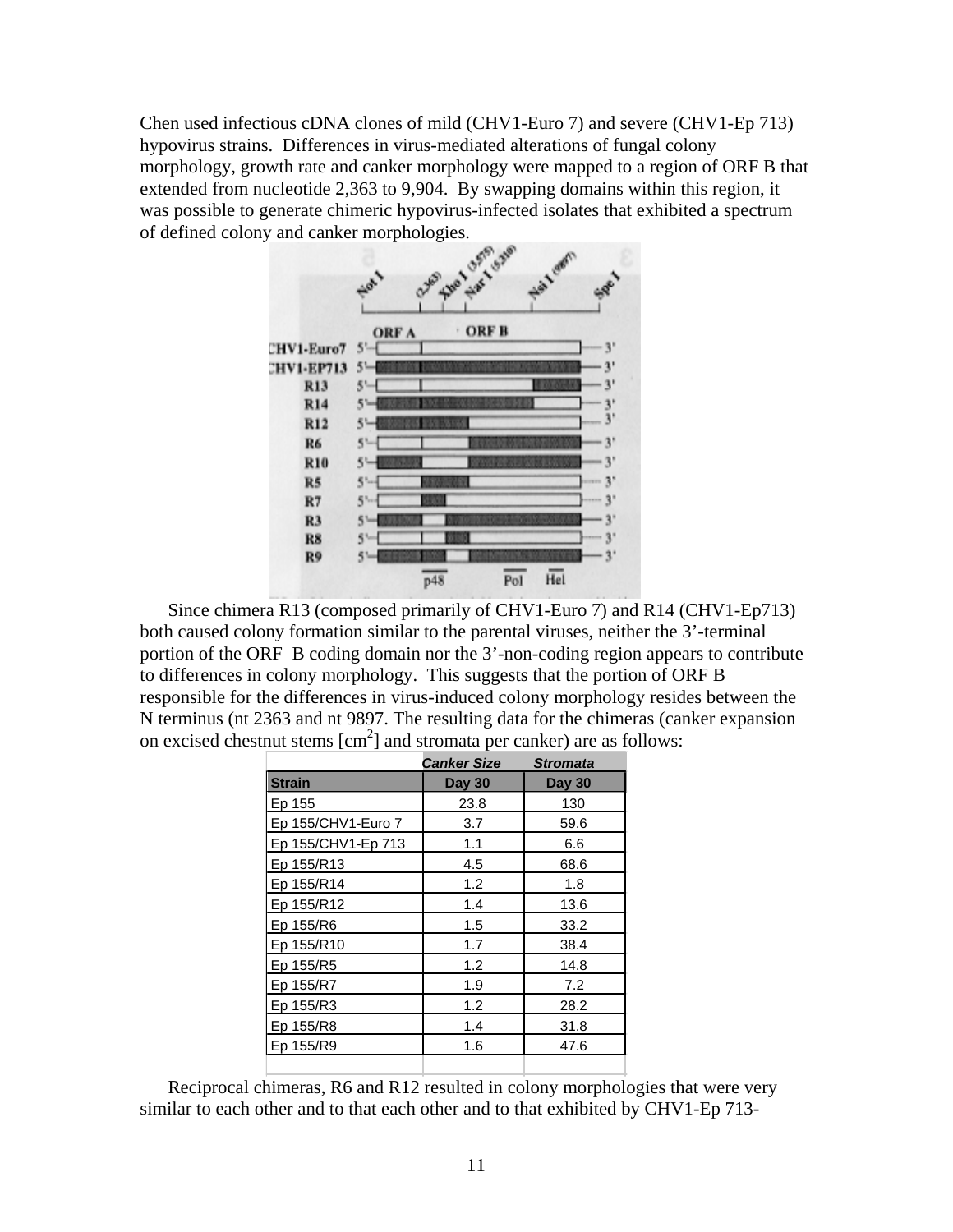infected isolates. This indicates that severe CHV1-Ep 713 colony morphology phenotype is dominant. Little difference in colony morphology resulted from swapping of ORF A portions of the R6 and R12 chimeras to form R5 and R10. The conclusion is that ORF A domain does not make major contributions to the differences in phenotypic changes caused by the two viruses. Differences in conidiation map to the region extending from nt 2363 to 5310, while determinants responsible for differences in canker size reside on both sides of the *Nar*I site.

 Data from R7 indicates that the CHV1-Ep 713 coding domain contains a dominant determinant for suppression of pustule formation. Results from R9 indicate that CHV1-Ep 713 p48-mediated suppression of pustule formation depends on some sort of interaction with proteins encoded within the region from nt 3575 to nt 5310.

These data suggest that it may be possible to uncouple canker size from suppression of pustule formation, an encouraging implication for biological control. A small canker with dense pustules production (as in chimeras R6, R10, R8 or R9) may be useful biological control agents.

### **Becky Beirman, University of Maryland Biotechnology Institute**

*Transgenic field study.* Permission was received in 1998 to deploy transgenic strains of *C. parasitica* for population replacement studies in the Meshomesic Forest in CT. Specific risk assessment parameters are:

- Surveying nontarget woody species for infection by transgenics
- Surveying insects for recovery of transgenics
- Determining the effect of transgenic strains on the *C. parasitica* population structure
- Examining the phenotypic variability of recovered transgenic strains

Two plots were established in the Meshomesic Forest, one control and one transgenictreated. All vegetation in the control plot was sprayed with a backpack mistblower using either water or transgenic conidia ( $10^{11}$ - $10^{12}$  conidia per ml). The areas were sprayed 4-6 times per year.

|                        | 1998 | 1999               | 2000    |
|------------------------|------|--------------------|---------|
| Cankers sampled        | 32   | 114                |         |
| v-c types              | 25   | 13                 | unknown |
| Transgenic Ascospores  |      | 161/1401           | unknown |
| Strains containing Hyg |      | 5 Hyg <sup>S</sup> | 1/156   |

Around 3,300 insects were cultured in 2000, representing 7 orders of insects, spiders and mites. From these, 156 isolates of *C. parasitica* were recovered; one isolate was hygromycin resistant.

 Non-target woody species (i.e. beech, oak, maple, hickory) samples have yielded no *C. parasitica* isolates. Thus, it appears that transgenic hypovirulent isolates behave no differently from natural *C. parasitica* strains in terms of host specificity. Non-target species will continue to be sampled once each year.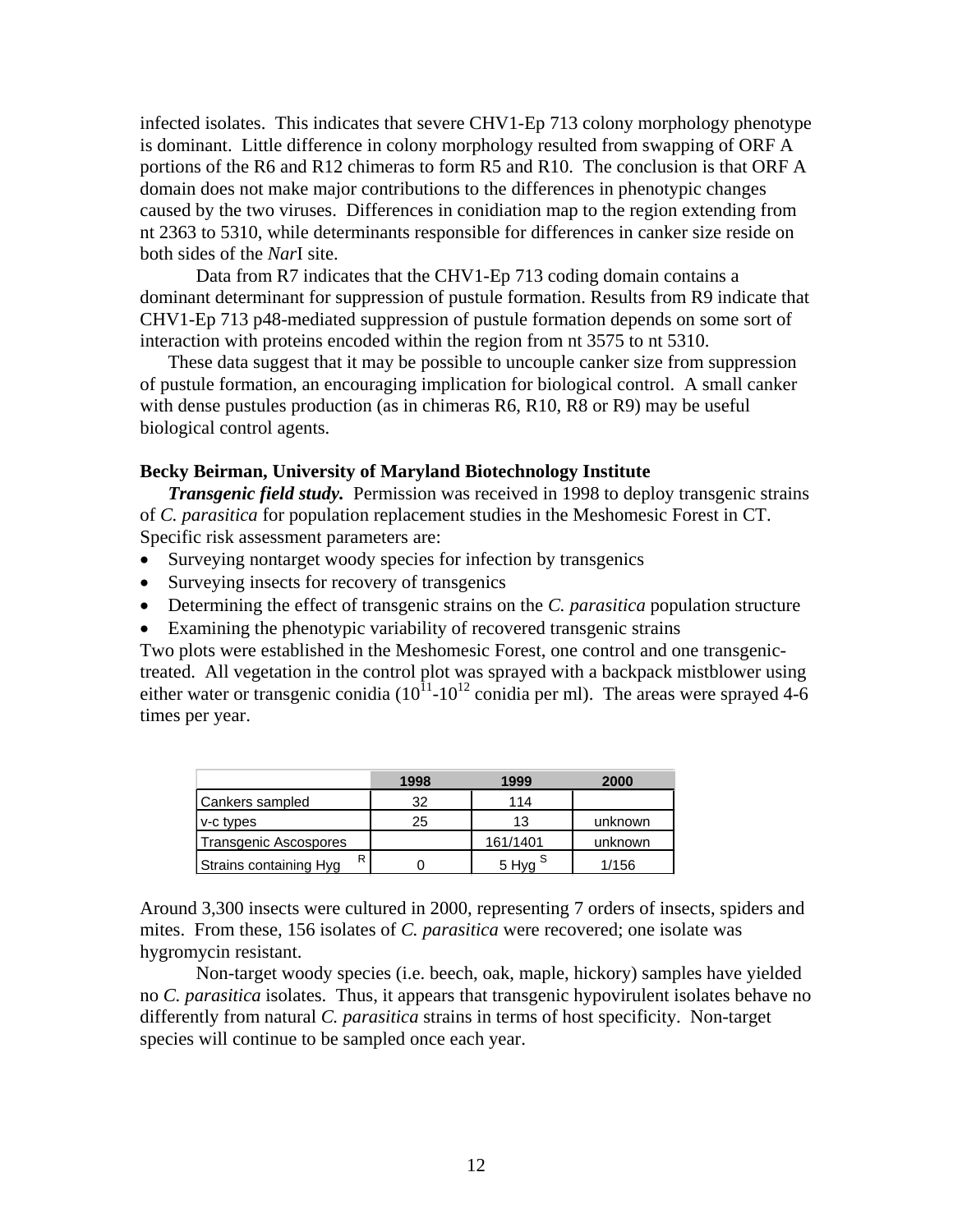#### **Bradley Hillman, Rutgers University**

*Viral organization.* The genomic organization of the 3 species of the genus, *Hypoviridae* is as follows:



Species: *Cryphonectria Hypovirus1*

CHV3-is specifically GH2. It is comprised of multiple RNAs. There is defective RNA and a satellite RNA. The RNA sequence variability within a virus may be great. The defective RNA of CHV3-GH2 varies 10% with the parent RNA.

CHV1—found in Europe, China and Japan

CHV2— found in southern China and New Jersey

CHV3— found in North America (Michigan, Ontario and south-western Pennsylvania)

 SR2-type RNA does not cross hybridize with CHV3-GH2, but this RNA is pervasive in the eastern U.S. Hillman hypothesizes that SR2 will probably be its own species; it is 50% similar with CHV3-GH2 dsRNA. This however, will require completing the sequencing.

 Speciation of this family (*Hypoviridae*) is difficult because there is no serology available. Setting hard and fast rules is difficult, because there is no precise answer as to what the threshold should be (i.e. 70%). Thus, speciation requires some soul searching on part of the researcher. Hillman theorizes that CHV3 may be the progenitor of this family.

*Transposon*. A transposon is defined as a piece of DNA that can move about the genome. His lab is looking at a transposon that occurs as several-to-many copies in the nuclear genome in *C. parasitica*. This element has been used as a repetitive probe for fungal population studies. While this probe has been used for genotype confirmation, it has only recently been characterized.

 The nuclear transposon used by Milgroom and Hillman is characterized as 3,563 base pairs. It falls in line with a set of transposons from maize (activator).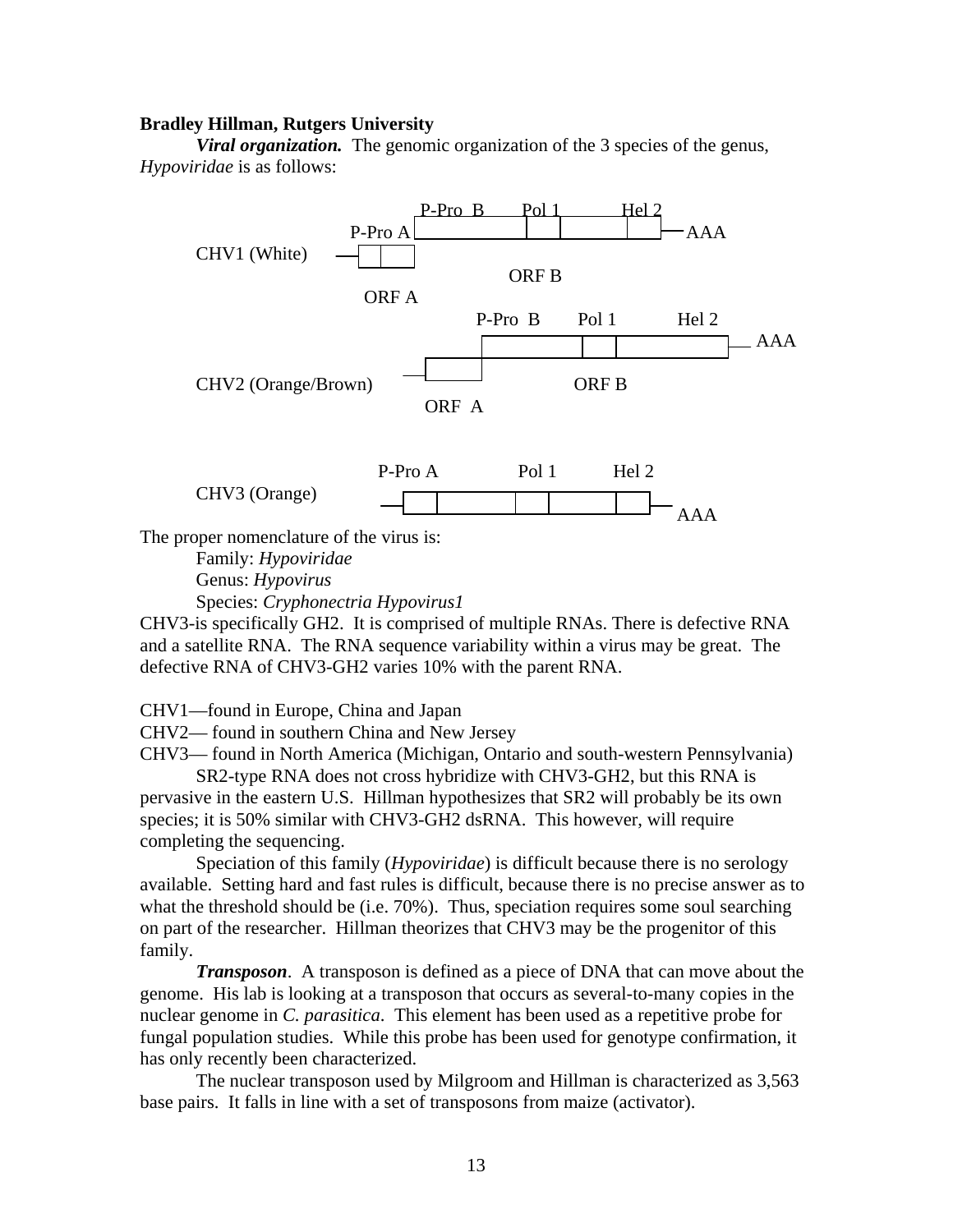Hillman speculated that a transposon is not causing the flat condition in *C. parasitica*. There is an extra band in the transposon that is not present in Ep 67 or Ep 155. This transposon, Crypt1-CN is interrupted (or infected) by a FOT1-like transposon. If southern China is the cradle for *C. parasitica,* then you would look for a transposonfree isolate may occur in that region. Hillman and Milgroom wanted to get a transposonfree isolate so a transposon could be inserted, to study its function. Even Ep 155 has the unique transposon.

 Transposons may be valuable in examining *C. parasitica* fungus/virus evolution. Do viruses interact with transposons? Horizontal transfer of transposons may be similar to cytoplasmic viruses.

### **Pam Kazmierczak, University of California at Davis**

*Chestnut orchards in California*. She showed slides of a chestnut orchard south of Stockton, CA. Chestnuts were planted around the time of the gold rush. Some small orchards are in production; mostly with the variety, 'Colossal.'

There was an interception of *C. parasitica* in San Francisco in 1914.

Outbreaks in California occurred in:

- 1934 San Joaquin County
- 1935 Alameada County
- 1942 Butte County
- 1946 Elorado County

Annual inspections for chestnut blight have been conducted and the state was declared disease-free in 1960. New outbreaks occurred in 1986. In one orchard, DeMartini, a clonal population of the fungus has been reported.

### **Massimo Turina, University of California at Davis**

*MAP Kinase*. He is trying to understand how a virus can cause the hypovirulent phenotype. He is looking at differences at the molecular level, specifically at the proteins that are down-regulated. CHV1 dsRNA inhibits transcription of both mating type pheromone genes. What is the mechanism of that down-regulation? To look at how pheromones are generally down-regulated, he looked at the yeast system as a model; it is controlled by a single transduction pathway.

His cloning strategy has been:

 -amplification of a conserved region through PCR, using randomized primers -use of PCR products

He found that the gene in *C. parasitica* was similar to genes in *Saccharomyces cerevisiae* (Mkk1 and Mkk2). Could the *C. parasitica* kinase genes compliment those of *S. cerevisiae*? Functionally, it can compliment yeast.

 The kinase gene in *C. parasitica* is Cpk1. The gene in *S. cerevisiae*, Ste7, codes for MAP kinase and it is involved in the signal transduction pathway regulating mating and vegetative growth in yeast. Attempts to delete Cpk1 in *C. parasitica* have been unsuccessful. Cpk1 is able to compliment the mating defect of Ste7 yeast deletion strains.

His conclusions were: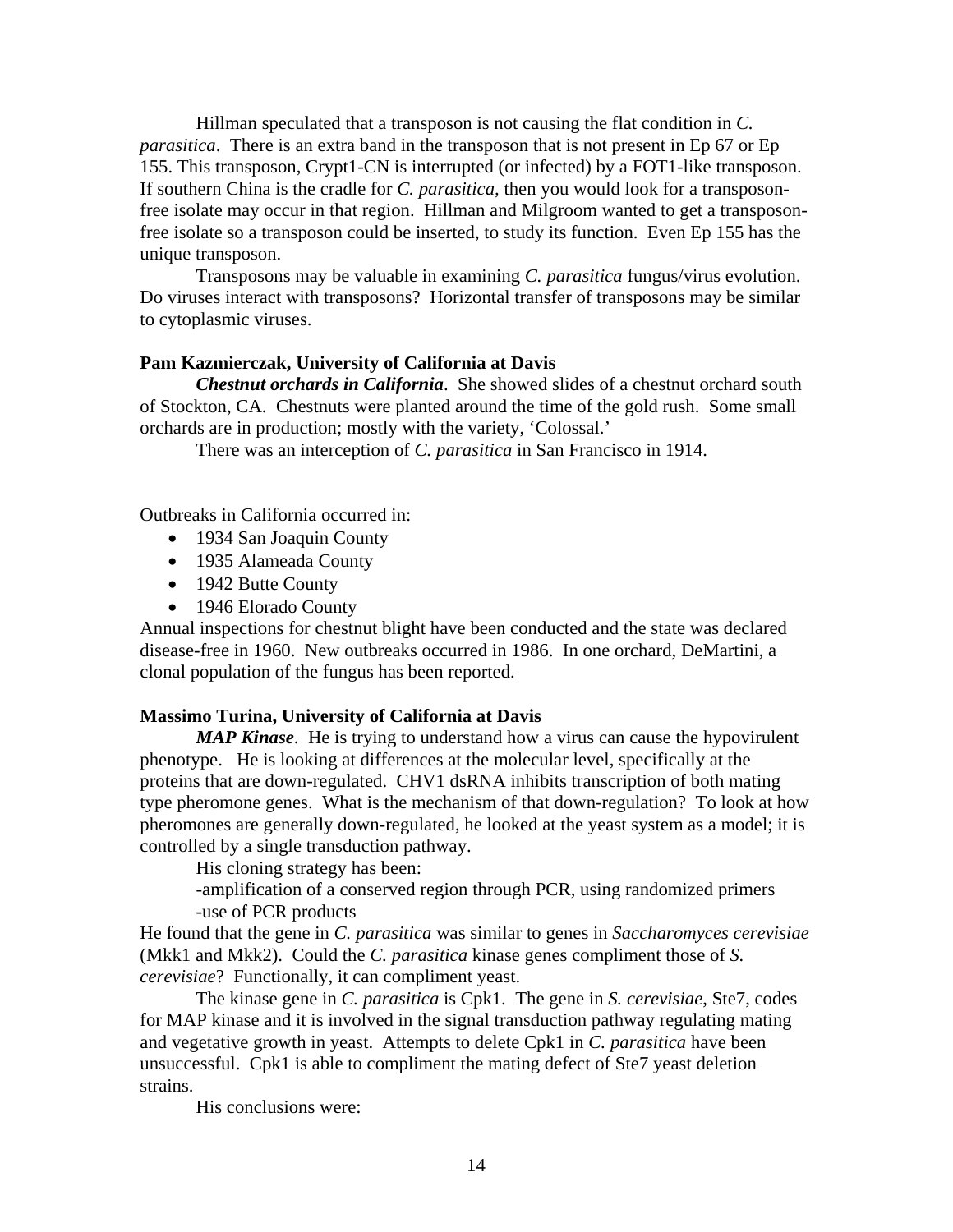-Cpk1 is a Ste7 homologue.

-The phosphorylation state of Cpk1 in liquid cultures does not seem to be related

to

pheromone stimulation of the MAP kinase cascade.

 -There are differences in hyperphosphorylation levels and time course expression of Cpk1 in viral infected and uninfected *C. parasitica*.

### **Sandra Anagnostakis, Connecticut Agricultural Experiment Station**

*Chestnut pathogens.* She found five fungi that appear to be causing bark disease on chestnut trees in CT. Only one of the five fungi caused a canker; it was identified as *Pezizza* sp.

*Rocky Hill plot.* Trees in this plot were treated with CHV1-Ep 147 from 1982- 86. In addition, another 50 trees in the plot were sprayed with a mixture of Hv strains in 1987 and 1988. Survival of chestnut has been much better in the Rocky Hill plot than in a nearby State forest. Thirty-six cankers were sampled in 2000. While all canker isolates were orange, 27/36 isolates yielded dsRNA.

# **Fenny Dane, Auburn University**

She is looking at the diversity of American and Chinese chestnut species. Her work is in conjunction with Hongwen Huang (Director, Wuhan Institute of Botany, Wuhan Province, China).

 Genetic diversity if dependent on evolutionary history and population history. Her two main objectives are:

- Assess the level of genetic diversity within and among American and Chinese chestnut
- Study evolutionary relationship

In addition to *C. dentata* and *C. mollissima*, she is studying chinkapins. She looked at isozymes of populations of: *C. dentata, C. mollissima, C. seguini, C. henryi*, and *C. pumila*. Genetic variability of Allegheny chinkapin is higher than that of American chestnut as shown in the following table.

| <b>Species</b> | Н,    |
|----------------|-------|
| C. mollissima  | 0.311 |
| C. henryi      | 0.261 |
| C. seguini     | 0.186 |
| C. dentata     | 0.167 |
| C. pumila      | 0.228 |
| C. pumila      | 0.277 |

She found there are continent-specific loci. The Changjiang River Valley in China seems to be the center of diversity. She hypothesizes that American chestnut came from China to North America across the Bering Straight.

# **Robert Bernatzky, University of Massachusetts**

He is trying to characterize cDNA clones from leaves for the following purposes:

- for use in population studies
- for use in genetic diversity studies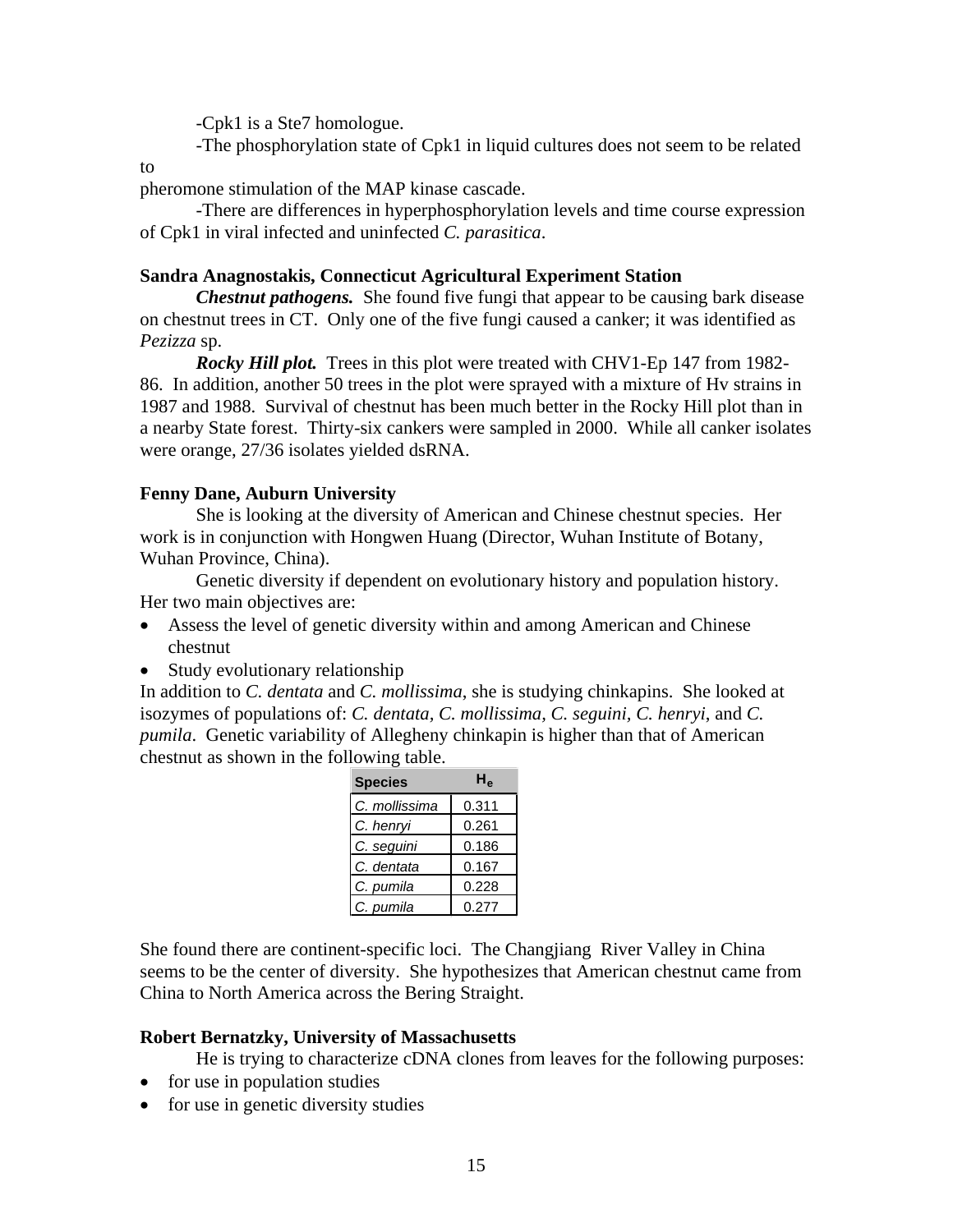• for use in identifying material from unknown tree species

He is working with 4 Chinese populations ('Mahogany', 'Nanking', CA99 and 72-211), six American chestnut,  $3 F_1$  hybrids and  $2 BC_1$  crosses ('Clapper' and 'Graves'). He is looking at 20-25 markers and has found that there are some markers that discretely distinguish species. There are some problems associated with markers in that many have shared alleles among species. He showed autoradiograms of the four Chinese and six American populations. A representation is shown below:



The above marker would be a good candidate for distinguishing species. He noted that a marker is useful if it is always present in one species and absent in other species.

 He chose 8 markers that are simple, single-locus markers. He would like to test his markers and he asked NE-140 members to send him material, of known origin, to see if he can distinguish the material.

### **Andy Jarosz, Michigan State University**

*Chestnut demographics.* He and Anita Davelos have looked at the interaction between blight and dsRNA in several populations of American chestnut in Michigan. They have examined the following populations:

- Leelanau (healthy)
- Missaukee (healthy
- Frankfort (recovering)
- County Line (recovering)
- Stivers (non-recovering)
- Missaukee (non-recovering)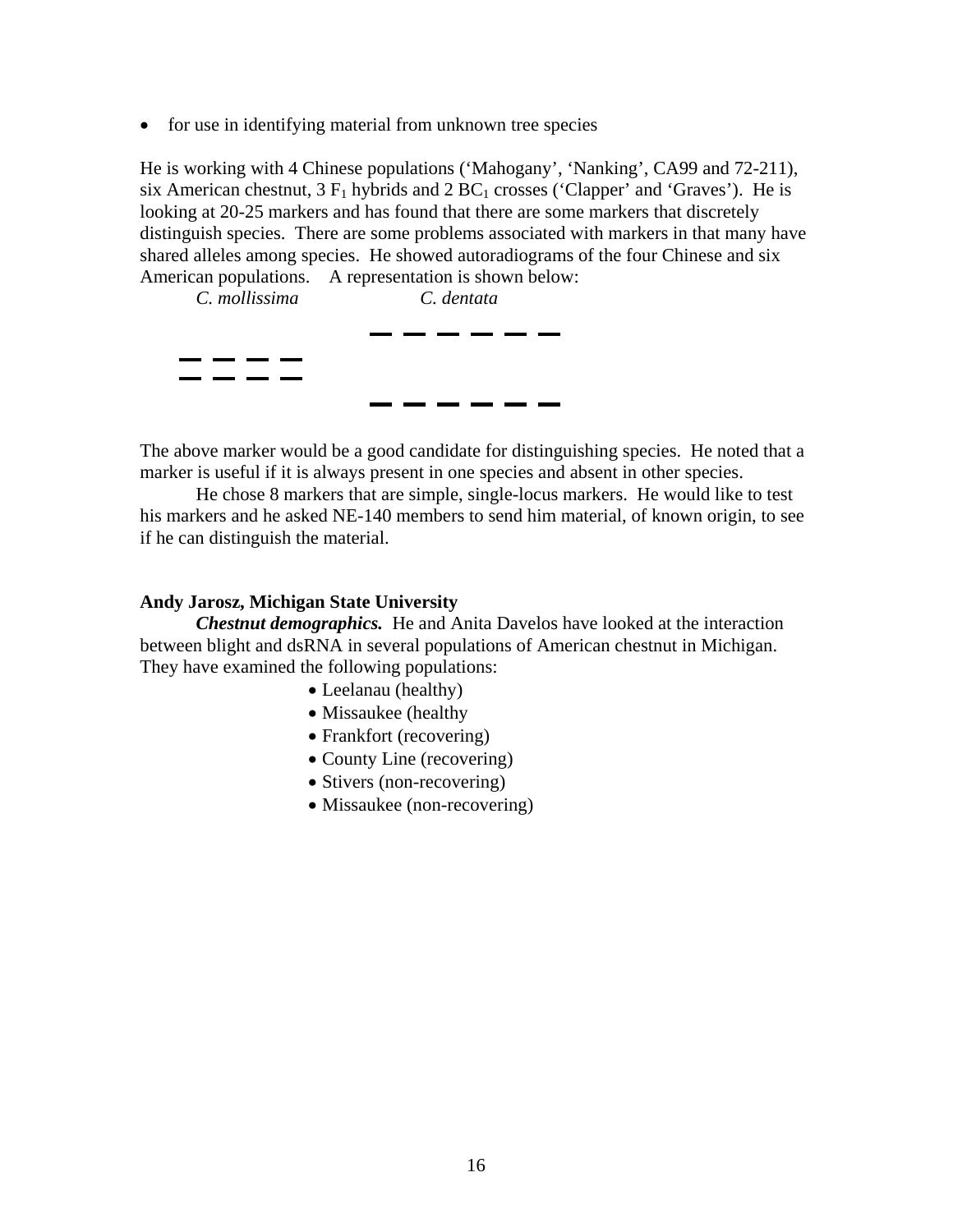

 They have asked several questions. What is occurring in Michigan in areas without disease? What does the disease do? When dsRNA is present, what are the effects?

|              | <b>Size</b>       |                  |                               |
|--------------|-------------------|------------------|-------------------------------|
| <b>Stage</b> | $Ht$ (cm)         | DBH (cm)         | Category                      |
|              | $50$              |                  | First year seedling           |
| 2            | $50$              |                  | Second year seedling or older |
| 3            | $50$              |                  | Disease or herbivore damaged  |
| 4            | $>50$ and $< 100$ |                  | Small juveniles               |
| 5            | >100              | ا>               | <b>Juveniles</b>              |
| 6            | >100              | $>1$ and $< 10$  | Potentially reproductive      |
|              | >100              | $>10$ and $< 20$ | Potentially reproductive      |
| 8            | >100              | >20              | Potentially reproductive      |

This the  $5<sup>th</sup>$  year of the study. Trees have been divided into eight size classes:

General characteristics after five years: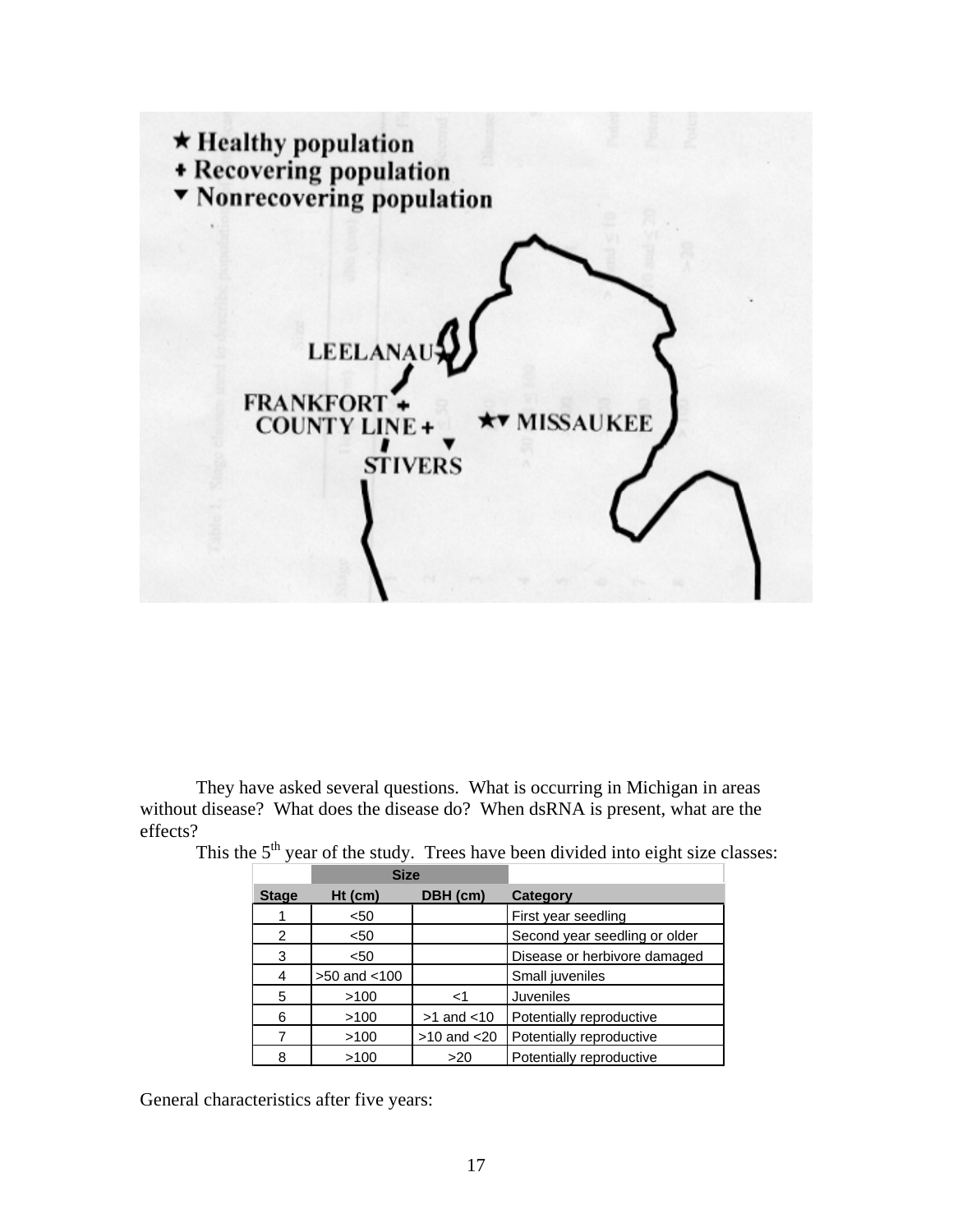Missaukee (healthy) -reproduction is limited to large trees -once a tree reaches size class 7, they don't get smaller

Stivers (diseased)

 -smaller trees begin to show reproductive effect -bigger trees are getting smaller

Missaukee (diseased) -similar trends to Stivers

County Line (recovering)

 -some large trees still die back -young trees are reproductive -there is robust growth from stage 7 to stage 8

Frankfort (recovering) -similar trends to County Line

 The dynamics of a healthy population are very different from diseased sites. Under Michigan conditions, a recovering site is similar to a healthy site. If we were to predict, we would state that recovering populations are in good shape for the long-term.

 The question remains, "If we want to get a recovering population, where do we begin?" The largest effect in a stand comes from "bumping up" stage 6 trees to stage 7. Therefore, the stage 6 trees should be the area of concentrated effort.

#### **Mark Double, West Virginia University**

 He reported on a field experiment that examined the influence of canker age and time of hypovirus introduction on the development of hypoviruses in cankers. An orange-pigmented strain of *C. parasitica* was used to initiate 160 cankers on 40 American chestnut stems; four cankers per tree. Cankers were initiated in May or July 1999 and outlined with a permanent marker at 8-week intervals after canker initiation. Cankers were treated with vegetatively compatible isolates containing one of two hypoviruses (CHV1-Euro 7 or CHV3-COLI 11-1). Sets of cankers were challenged in July, September and November, 1999 and April and July, 2000. Each hypovirus was introduced into the advancing canker margin (top and bottom) of eight replicate cankers/date. Cankers will be extensively sampled one year following challenge. The rate of hypovirus colonization will be evaluated by removing bark samples within all rings and evaluating colonies that arise.

 Preliminary data from cankers that were initiated in May 1999 and challenged two months later in July, indicated that isolates from outer ring samples decreased markedly in the November ring, compared to September and April rings. This finding was similar for both hypoviruses. Outer ring data from May 1999 initiated/April 2000 challenged (collected in July 2000), indicate good movement of the CHV1-Euro 7 hypovirus (60%) compared to CHV3-COLI 11-1 (22%).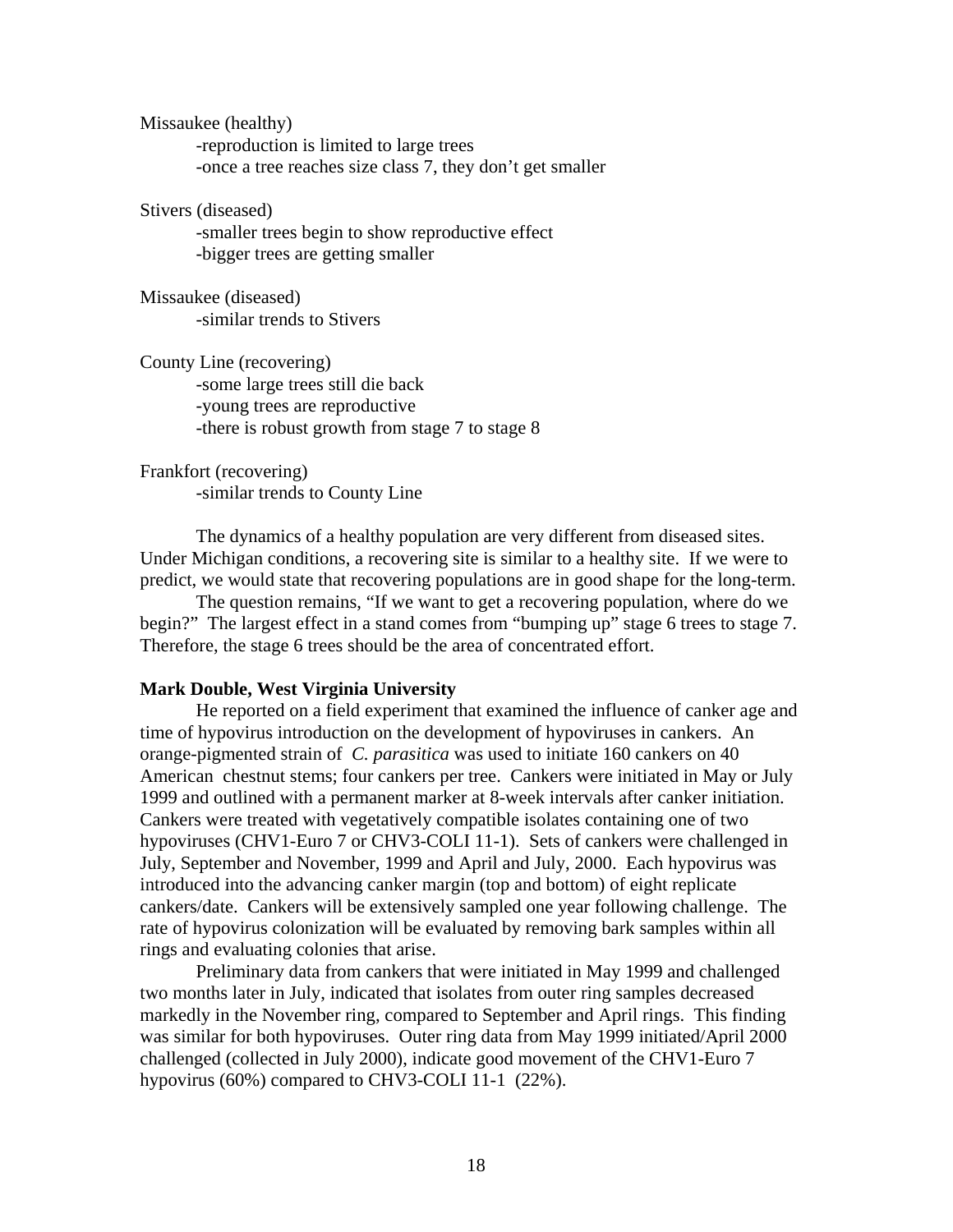### **William MacDonald, West Virginia University**

*County Line, Michigan.* He showed slides of the County Line site, beginning in 1984 and continuing until 2000. The recovery of the site was remarkable; dead trees in 1984 have given rise to a healthy stand in 2000. Some trees at this site at 10-12" in diameter and 90% of the trees contain hypovirus.

 He also showed slides of the Stivers site (a non-recovering site) to contrast the County Line site.

*West Salem, Wisconsin update.* New findings for 2000 include:

- 490 trees are now infected with 1637 cankers; 228 new trees were discovered in 2000 harboring 394 new infections
- 730 cankers were sampled in 2000 including 279 of the 394 discovered in 2000
- CHV1 (Euro 7) continues to be the most commonly identified hypovirus.
- Five isolates were recovered from cankers that were vegetatively incompatible with the three hypovirulent v-c types (Bockenhauer, Schomberg and Rhyme).
- Hypovirulent isolates were recovered from approximately 80% of all cankers that occurred on trees treated from 1993-97.
- Hypovirulent isolates were recovered from about 24% of cankers discovered on trees that have not received any hypovirulent treatment (1998-2000).
- A subjective rating of cankers shows progressive improvement in canker morphology from 1994-2000.

### **Catherine Clark, North Carolina State University**

 She is looking at AFLPs (Amplified Fragment Length Polymorphisms) for genetic linkage mapping. When AFLPs work, they are very robust. To date, she has:

- 78 primer-enzyme combinations (PEC) screened
- 90  $F_2$  progeny derived from an interspecific Chinese x American  $F_1$
- 12 PECs produced 276 polymorphic marker bands

The gels have been scored by Paul Sisco using AFLP-Quantar. She has  $59 BC<sub>1</sub>$ progeny screened with 12 PECs. Tom Kubisiak is working with the genetic data to produce linkage maps.

### **Tom Kubisiak, USDA Forest Service, Southern Institute of Forest Genetics**

*Mapping resistant loci.* He is focusing on three sources of resistance  $(F_2 \text{ and } BC_1)$ populations), and he has been able to map in all three sources. Grossly, he has been able to identify areas of resistance and characteristics of chestnut. He has been trying to follow Chinese markers and overall, he has been fairly successful. He is investigating if traits such as twig color, stipule shape, stem hairs, and leaf hairs, are linked to resistance. Maps are not complete; there aren't enough markers on the map. He continues his work to fine-tune the maps. Catherine Clark generated another 276 markers; the TACF contracted with NC State University for this work. Kubisiak noted that AFLPs are more robust than RAPD markers, especially if you want to say a particular linkage group in one population is the same as the linkage group in another population.

 He is looking at dominant markers. The approach has been to construct a combined map. He will use the program, 'Mapmaker" to construct a better map. To date, he has constructed: single parent maps, combined maps and framework maps.